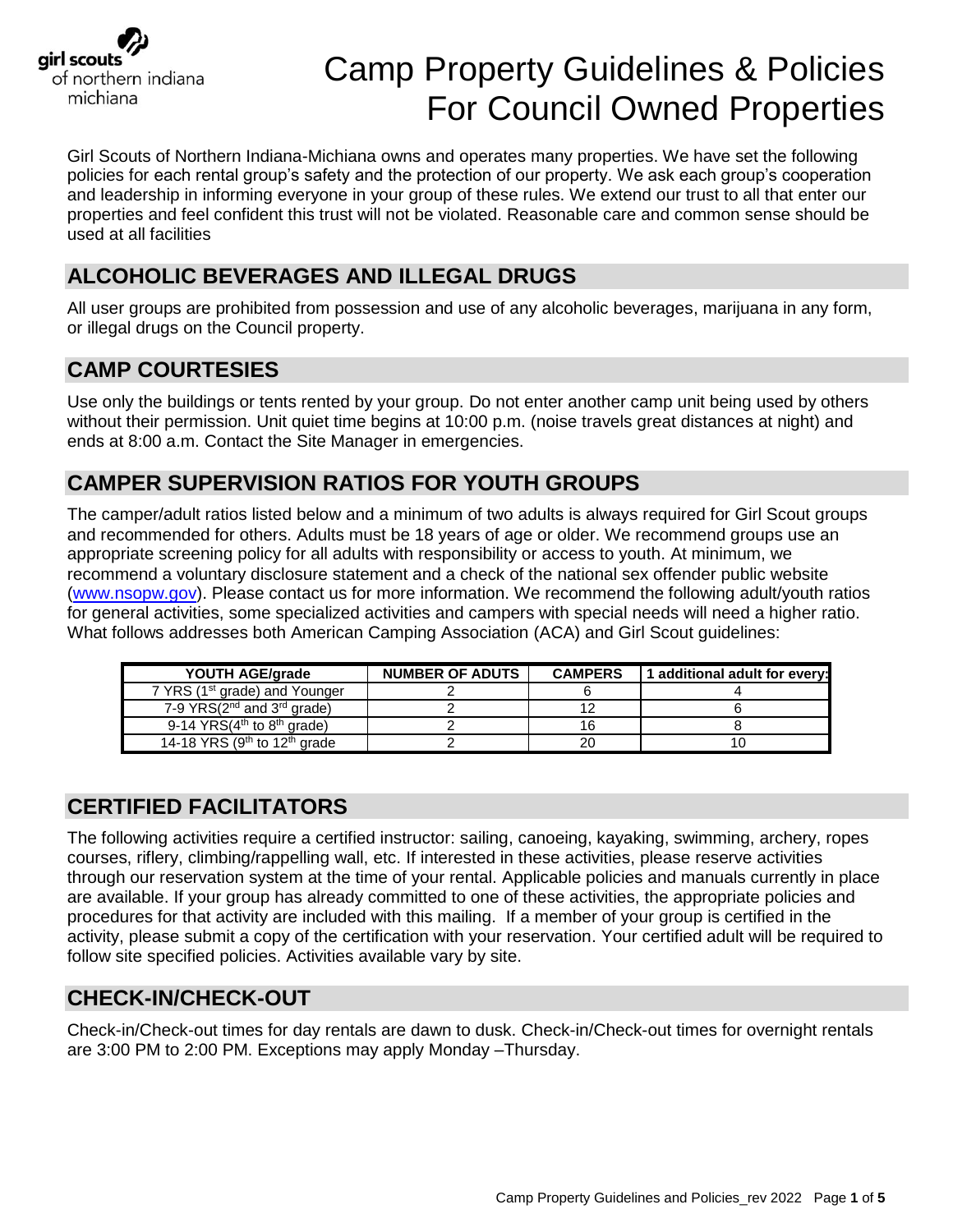## **CLEANING**

It is expected that every group will leave their unit cleaner than they found it, even if they didn't use something. A cleaning checklist is provided on the campsite rental form. Furniture and all equipment found in any unit, room or building is not to be removed, traded to other areas, or taken outside. Beds should not be moved. **No item(s) shall be affixed to any floor, wall, or ceiling surface without the approval of the site manager. This includes the display of pictures, personal effects, and decorations via nails, hangers, tape, or other methods.**

#### **COMMERCIAL KITCHEN TRAINING**

All Girl Scout and outside groups must complete a training prior to using any commercial kitchen equipment. Please contact Site Manager directly to schedule appointment. (See also Food Preparation Section)

#### **DAMAGE**

A minimum fee of \$25.00 will be charged for each violation/occurrence including excessive cleanup. Vandalism is absolutely prohibited. Examples include but are not limited to: carving/painting/defacing trees, rocks, tents, picnic tables, benches or buildings. Cutting live trees, picking wildflowers or damaging nature in any way is not allowed. Groups will be charged a penalty twice the cost of repair or replacement for all damage resulting from vandalism, abuse or deliberate destruction.

#### **EMERGENCY PROCEDURES**

**Specific emergency procedures are located in the front of the Unit Notebook on site. PLEASE READ THEM!**  In case of emergency, groups are responsible for calling 911. It is recommended that all groups bring a cell phone and to inform the group participants or parent to call you on that number if they need anything. All properties are serviced by local EMS who will provide emergency transportation. Contact the Site Manager after calling 911. After an accident/emergency, complete an accident report form found in the Unit Notebook or contact the Site Manager. In the case of bad weather, groups should seek shelter in the nearest building. Site Manager will go over site specific information upon check in, which can also be found in your unit notebook. In case of utility failure, contact Site Manager.

#### **FOOD PREPARATION**

Safe food practices must be used in kitchens and outdoor cooking. Food should be prepared and stored in clean, secure areas. Food handlers should wash their hands thoroughly before handling food. Use only clean and sanitized utensils and equipment during food preparation, clean and sanitize food contact surfaces before, during and after each use, and minimize the time that potentially hazardous foods remain in the temperature danger zone of  $40^{\circ}$ F to  $140^{\circ}$ F. If your unit has a refrigerator, please check the thermometer in the unit daily. It should not exceed 40ºF. If it reads over 40ºF, please contact the site manager immediately. Dishwashing procedures need to be followed also for outdoor and indoor cooking. Wash in warm (100°F) soapy water, rinse in warm (100°F) water, sanitize (1TBLS bleach to 1 gal water), and air dry. Some facilities have commercial dishwashers with specific procedures. The site Manager will inform you of those.

#### **FIRES**

Groups may build fires only in fireplaces and established fire circles. Do not leave fires unattended. A pail of water, a camp shovel or a rake should be placed at the side of all fire circles. Liquid fire starters may not be used anywhere. Partially burnt logs and ashes must be soaked and left in the fire circle. The next group will clean out your ashes. *Do not stack partially burnt logs or ashes against buildings. No open flames (candles, etc.) may be inside of tents or buildings.* Please do not burn garbage, aluminum foil or cans, or any unnatural woods (i.e. treated lumber, painted, varnished, glued, plywood, laminates, with nails, etc.) Due the threat of invasive insects, group should not bring their own firewood into camp. It will be provided as part of the rental fee.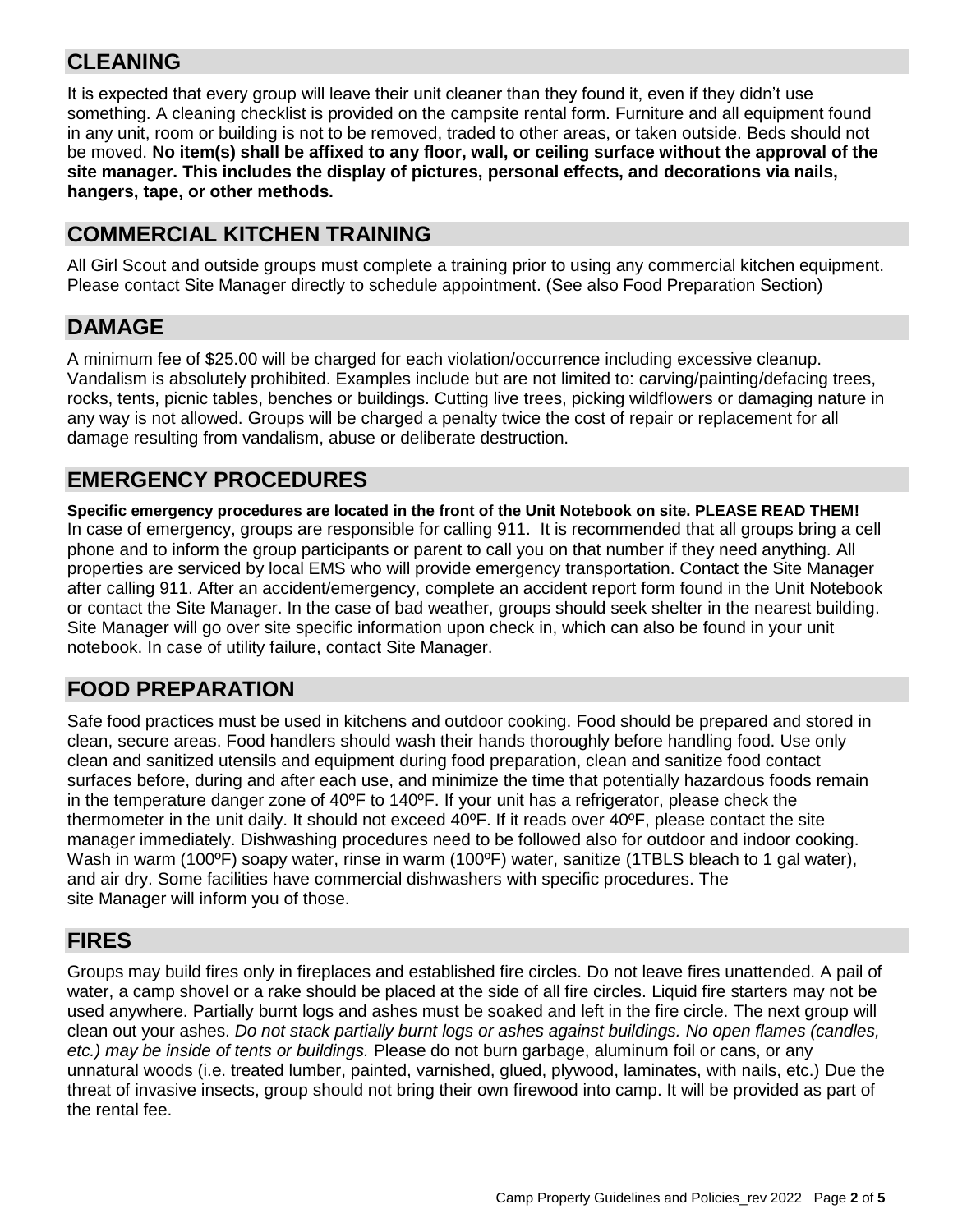## **FIRST AID**

**Groups are responsible for providing first aid supplies and a person certified in First Aid and CPR from a nationally recognized agency.** Universal precautions, taught in basic First Aid, should be practiced for all participants. Please report all incidents/accidents/ injuries/illnesses to Site Manager through Accident/Incident Report Form in Unit Notebook.

## **GARBAGE**

All garbage should be contained in appropriate garbage bags. Groups should remove all garbage from their area and take to the dumpster. Do not leave any garbage bags outside overnight or after you leave. Garbage disposal differs by site, contact site managers for appropriate site procedures.

## **GOLF CARTS/UTILITY VEHICLES**

Council owned golf carts or utilities vehicles such as 'mules or gators' can only be operated by council staff. Designated volunteers over the age of 18 who possess a valid state driver's license may also operate these vehicles with site manager approval. If additional transportation is needed via golf carts, they should be provided by the group following the guidelines above.

#### **HEALTH INFORMATION**

We recommend that the group have for each person a health history and a parent permission slip for all minors without a parent on site. This information should include names/addresses of all participants, emergency contacts and phone numbers, a listing of any persons with known allergies or health conditions requiring treatment, restriction, or other accommodation, and a signed permission to seek emergency treatment for any minors. Please contact us if you would like sample forms.

### **HIKING**

Hiking should take place on roads or established trails only. Groups should not trespass on private property.

#### **ICE SKATING/SLEDDING**

No ice skating or walking on the ice is allowed on camp lakes or creeks. As conditions allow, ice skating may be allowed only at the retention ponds at Camp Logan, please check with site manager for availability. Sledding is allowed only at Camp Soni Springs in designated areas. The Site Manager will know areas designated for sledding. These areas may change with weather conditions and snow depth.

#### **INSURANCE**

- **A.** Non GSNI-M groups must provide the following evidence of insurance **prior** to use of the facilities:
	- 1. Certificate of Comprehensive General Liability Insurance including contractual liability for
		- bodily injury and property damage in the amounts as follows:
			- i. General Liability \$1m per occurrence/\$2m Aggregate
			- ii. Auto \$1m combined single limit (if appropriate)
			- iii. Workers Compensation 500/500/500 (See #3 below)
	- 2. The certificate should also include the council as additional insured.
	- 3. If the organization employs staff on the above-describe premises, Worker's Compensation will be necessary.
	- 4. The Non GSNI-M user group must provide their own health and accident insurance for their group as Girl Scouts of Northern Indiana-Michiana is not responsible for providing this coverage. *The Council assumes no responsibility in the event of bodily injury to an attendee.*
- **B.** Participants who are members of Girl Scouts of Northern Indiana-Michiana and are participating in an official Girl Scout event are covered for General Liability insurance and accident insurance for any event lasting 3 days and 2 nights or less. Nothing additional is required. Groups will need to purchase additional insurance for any event lasting longer than this or for non-member participants, such as parents who are not registered Girl Scouts.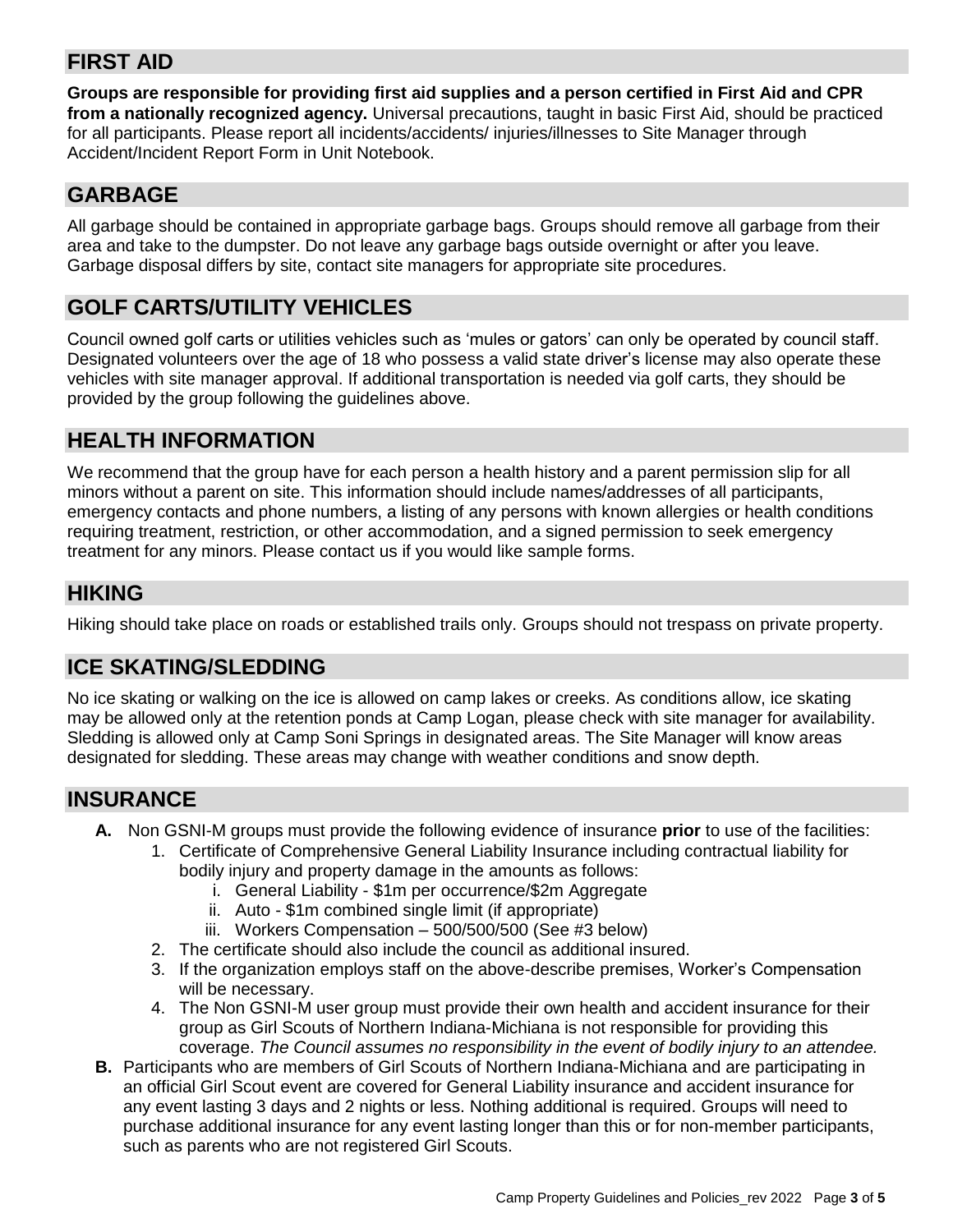## **KEYS**

Buildings will be unlocked upon arrival. See site manager for keys if needed.

### **MICHIGAN STATE CAMP RULES**

To comply with Michigan State Camp Rules, Camp Soni Springs has an additional set of requirements for any event lasting 5 or more days. Any GSNI-M activity held at Camp Soni Springs during June, July and August or an event lasting 5 or more days during the membership year must be directed by a Camp Soni Springs approved Director. The Director must be trained and agree to follow all GSNI-M Camp Soni Spring's procedures and policies and Michigan State Children's Care Laws. Non GSNI-M groups must also follow Michigan State Camp Rules by acquiring and providing us a copy of their Michigan State Program License.

## **OFF-ROAD VEHICLES**

Cross-terrain vehicles cannot be driven around the camps and if in camp, must remain parked in camp parking lot. Bicycles must be used only on the roads.

#### **ORIENTATION**

To ensure the safety and security of all groups, each group leader must make arrangements and schedule an orientation with the site managers upon arrival at each site. A part of this orientation will include the submission of the Site Rental Emergency Contact List, which will be retained by the site manager during the group stay. **GROUP ACTIVITIES CANNOT BE STARTED PRIOR TO THIS ORIENTATION.**

## **PERSONAL SPORTS GEAR**

The user group agrees that Girl Scouts of Northern Indiana-Michiana will not be held responsible for any of the user's property, or any of the property of members or guests, which may be lost, damaged, or stolen on site, or from any loss due to fire, or other casualty, during user's occupancy.

#### **PERSONAL PROPERTY REGULATIONS**

Generally all rental groups are prohibited, unless prior arrangements have been made from possession and use on council property of: *flammable, explosive, or poisonous materials; power tools; weapons of any kind; shooting sport equipment; fireworks or firearms and ammunition; animals or pets, except those aiding people with disabilities.*

#### **PROGRAM**

The Council has the option of requesting a program outline and discussing this outline with the representatives of the group. The staff person in charge at the site reserves the right of entry to all-camp buildings and property during rental use.

### **SAFETY**

Campers and/or group participants (youth and adults) should walk around camp. Vehicles should only be used for arrival, departure, disabilities or emergencies. With the exception of swimming, boating or bathing, everyone should wear closed toes shoes for safety.